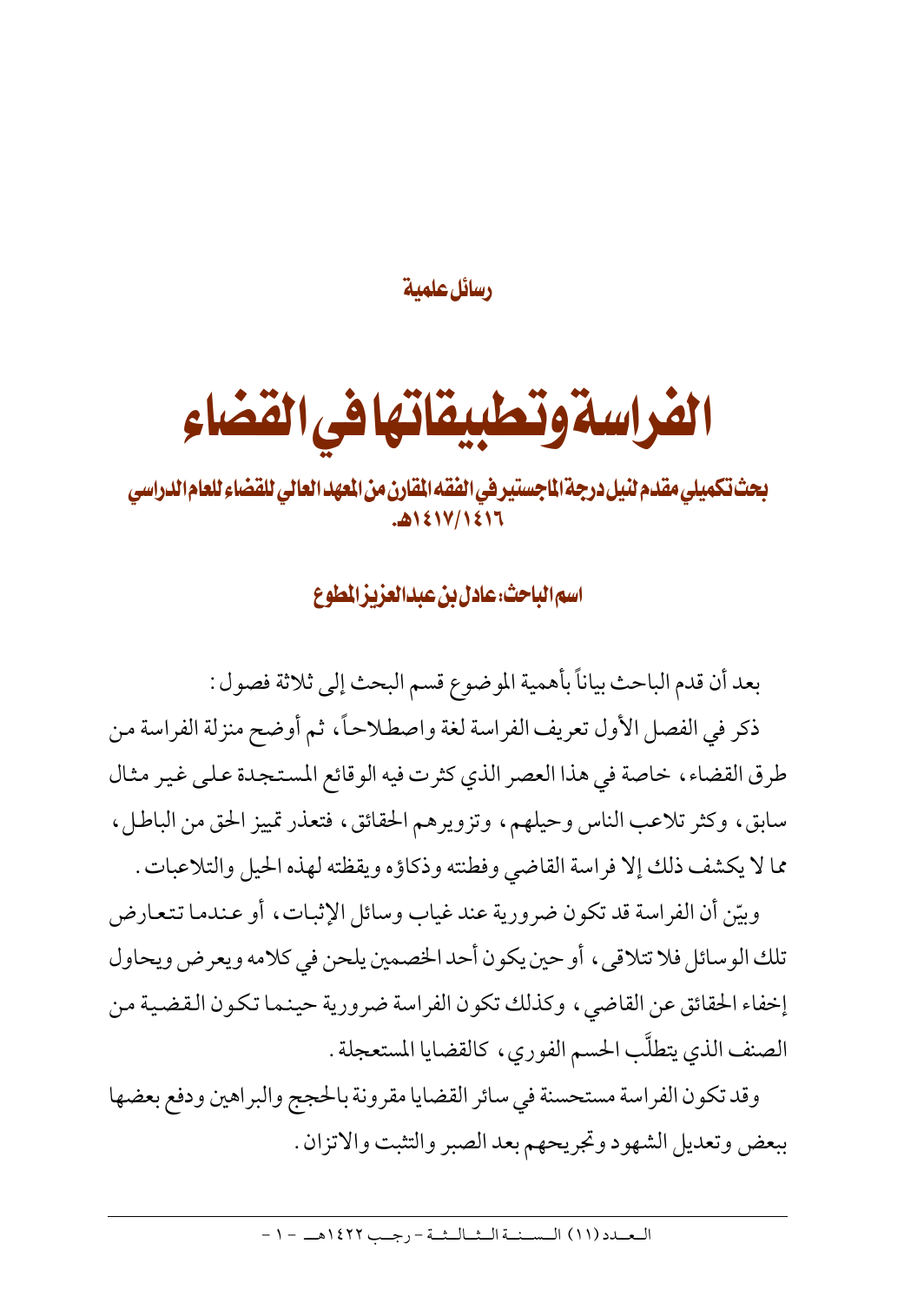ثم أوضح الفرق بين الفراسة وما يشابهها، ومن ذلك :

الفر ق بين الفر اسة والقيافة:

١ ـ أن الفراسة أعم من القيافة ؛ فالفراسة استدلال بشكل الإنسان ولونه وأقواله عموماً على أخلاقه ومحاسنه ورذائله ، أما القيافة فهي مقتصرة على إثبات النسب والأثر ، وعلى هذا هي نوع من أنواع الفراسة ، ويجتمعان في أن كلاً منهما قوة غريزية يعان عليها المجبول ويعجز عنها المصروف .

٢ ـ ومن الفوارق أيضاً أن الفراسة مبنية على الحدس والتخمين، والحكمُ بها حكمٌ بالظن، وهي ليست من الأصول التي يحكم بها، أما القيافة فهي ـ وإن كانت مبنية على الحدس ـ من باب قياس الشبه، وهو أصل معمول به .

الفرق بين الفراسة والعيافة: ١ ـ إذا أريد بالعيافة معنى القيافة فيكون الفرق بينهما كما تقدم . ٢ ـ وإن أريد بالعيافة زجر الطير والتفاؤل بأسمائها وأصواتها وممرها، فالفرق أن الفراسة

مشروعة في الجملة وقد يكون مصدرها الإيمان، والعيافة بهذا المعنى غير مشروعة وهي من الجبت .

الفرق بين الفراسة والإلهام:

أن الفراسة قد تتعلق بنوع كسب وتحصيل ، وأما الإلهام فموهبة مجردة لا تنال بكسب الىتة .

ثم ذكر الباحث الأدلة على مشروعية الفراسة من الكتاب والسنة والمعقول، فمن الآيات التي تضمنت معنى الفراسة ودلت عليه كما نقل ذلك المفسرون : قوله تعالى: ﴿إِن فِي ذَلِكَ لَأَياتِ لِلْمَتَوِسِمِينَ﴾ . وقوله تعالى ﴿تعرفهم بسيماهم﴾ وكذلك قوله تعالى ﴿ولو نشاء لأريناكهم فلعرفتهم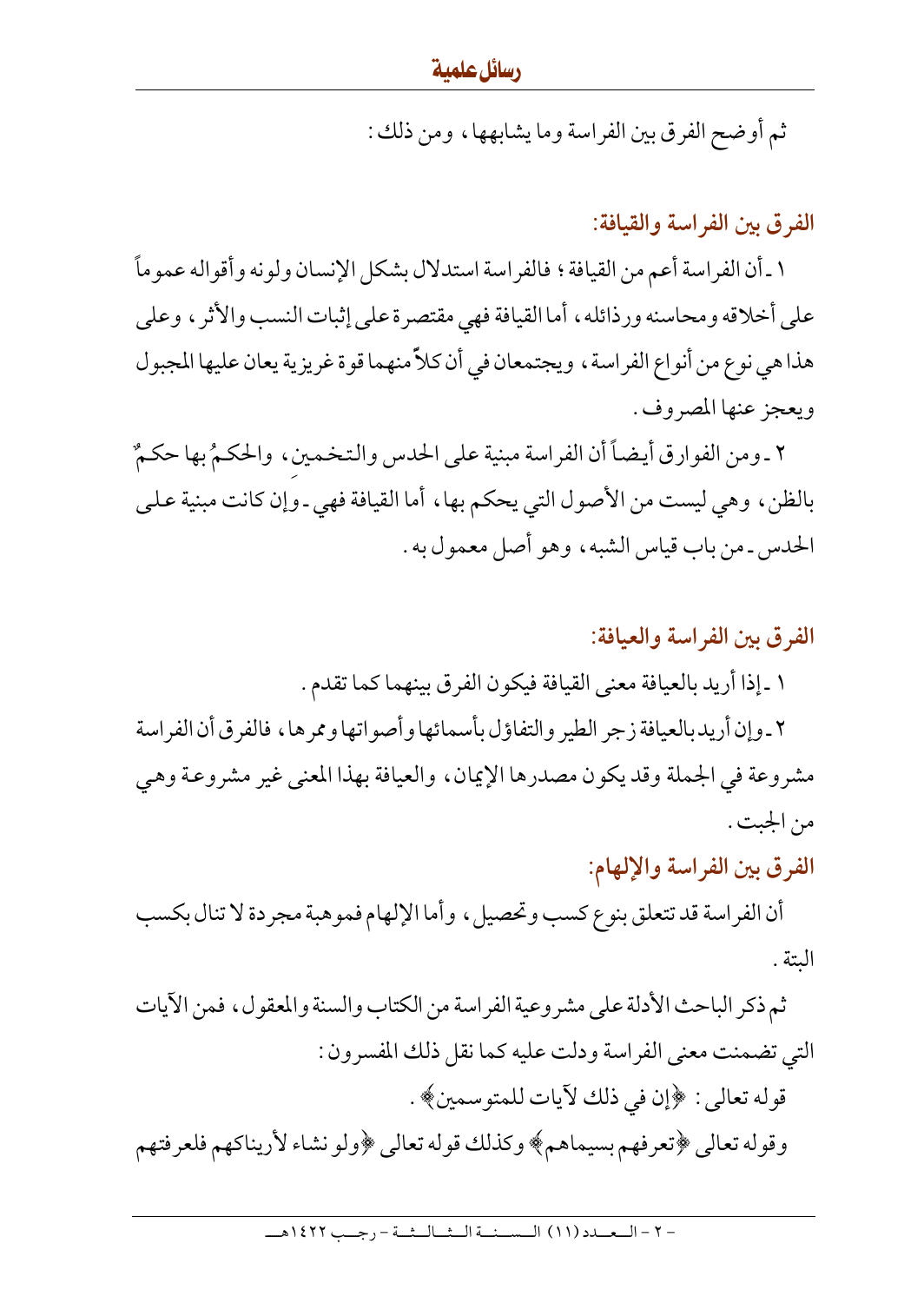بسيماهم﴾ وكذلك قوله تعالى: ﴿سيماهم في وجوههم من أثر السجود﴾ وقوله تعالى ﴿ولتعرفنهم في لحن القول﴾ .

ومن الأدلة التي جاءت بها السنة : قوله صلى الله عليه وسلم «اتقوا فراسة المؤمن فإنه ينظر بنور الله ثم قرأ ﴿إِن فِي ذلك لآيات للمتوسمين﴾» أخرجه الترمذي وحسن إسناده الهيثمي وابن باز .

وقوله صلى الله عليه وسلم : «إن لله عباداً يعرفون الناس بالتوسم» قال الهيثمي : رواه البزار والطبراني وإسناده حسن .

وقوله صلى الله عليه وسلم : «لقد كان فيمن قبلكم من الأمم ناس محدثون، فإن يك في أمتى أحد فإنه عمرٍ » وقد فسر المحدث هنا بالمتفرِّس .

ومن الأدلة العقلية على مشروعية الفراسة :

ـ أن الفراسة تفيد في تمييز أهل الخير من أهل الشر ، فكانت منفعتها جليلة .

ـ أن علم الفراسة قائم على التكرار والتجارب، وتكررُ صدق نتائج هذا العلم دال على صحته .

ثم بيّن الباحث في الفصل الثاني :

أن للفراسة ثلاثة أنواع :

الفراسة الإيمانية ، وهي الفراسة الشرعية الحاصلة بنور يقذفه الله في قلب عبده ، بسبب تزكيته نفسه بفعل الطاعات واجتناب المحرمات، كما قيل : إن من غض بصره عن المحارم، وأمسك نفسه عن الشهوات، وعَمَرَباطنه بالمراقبة، وظاهره باتباع السنة وتعود أكل الحلال لم تخطيء فراسته .

الفراسة الخَلقية : وهي الاستدلال بالخَلْق على الخلْقُ لما بينهما من الارتباط الذي اقتضته حكمة الله، كالاستدلال بصغر الرأس الخارج عن العادة على صغر العقل، والاستدلال بكبره وسعة الصدر ، وبُعْد ما بين جانبيه على سعة خلق صاحبه واحتماله وبسطته ، وبضيقه على ضيقه، وخمودالعين وكلال نظرها على بلادة صاحبها، وضعف حرارة قلقه، وبشدة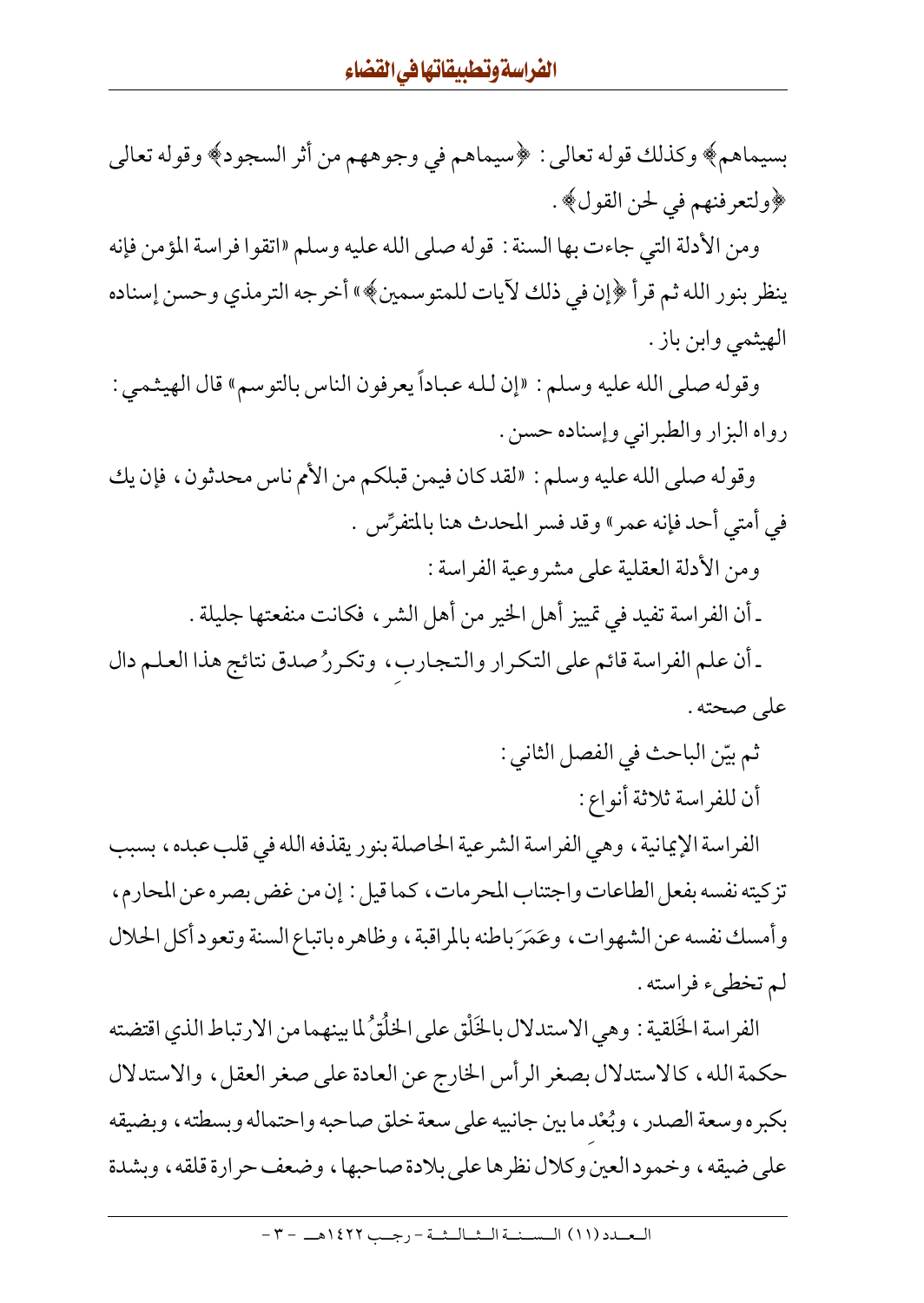بياضها مع إشرابه بحمرة على شجاعته وفطنته ، وبتدويرها مع حمرتها وكثرة تقلبها على خيانته ومكره وخداعه ، وأساس العلم بهذا النوع هو التجربة والمقارنة والاستقراء . الفراسة الرياضية : وهذا النوع هو فراسة الصوفية ، وهي من وسائل التربية عندهم ، وتدل تعرفاتهم لها على أنها لون من ألوان المكاشفة والاطلاع على الغيوب ومعرفة كوامن النفوس ، وتحصل هذه الفراسة عندهم عن طريق الرياضة والجوع والسهر وإتعاب النفس وإرهاقها، وهو من أبطل الباطل . وبيّن الباحث أن أسباب وجود الفراسة أمور منها : -الموهبة الإيمانية . ـ اعتدال المزاج وجودة ذهن المتفرس وحسن فطنته والتأمل في الأمور . ـ وفرة التجارب . ـ تفريغ القلب من هموم الدنيا . ـ ظهور العلامات والأدلة على المتفرَّس فيه . وذكر الباحث أن للفراسة شروطاً منها : ۔البصر . ـ السمع . ـ فهم الواقع وربط الأمور والاستدلال ببعضها على بعض . ـ عدم مخالفة النص . ـ أن يكون المجال المتفرَّس فيه مما تدخله الفراسة ، فلا مجال للفراسة في إثبات الحدود أو القصاص ونحو ذلك . ثم بيّن في نهاية هذا الفصل حكم العمل بالفراسة بأنواعها الثلاثة . ففي الفراسة الإيمانية وقع الخلاف في حكم العمل بها، وبعد أن ذكر الأدلة لكل قول مع مناقشة الأدلة رجح أن الفراسة تعد قرينة ضعيفة إذا كان الاعتماد عليها، فإنما هي وسيلة لاستخراج الحقوق لكنها تكون قبل القضاء، أما الحكم فيكون بطرق القضاء المعروفة .